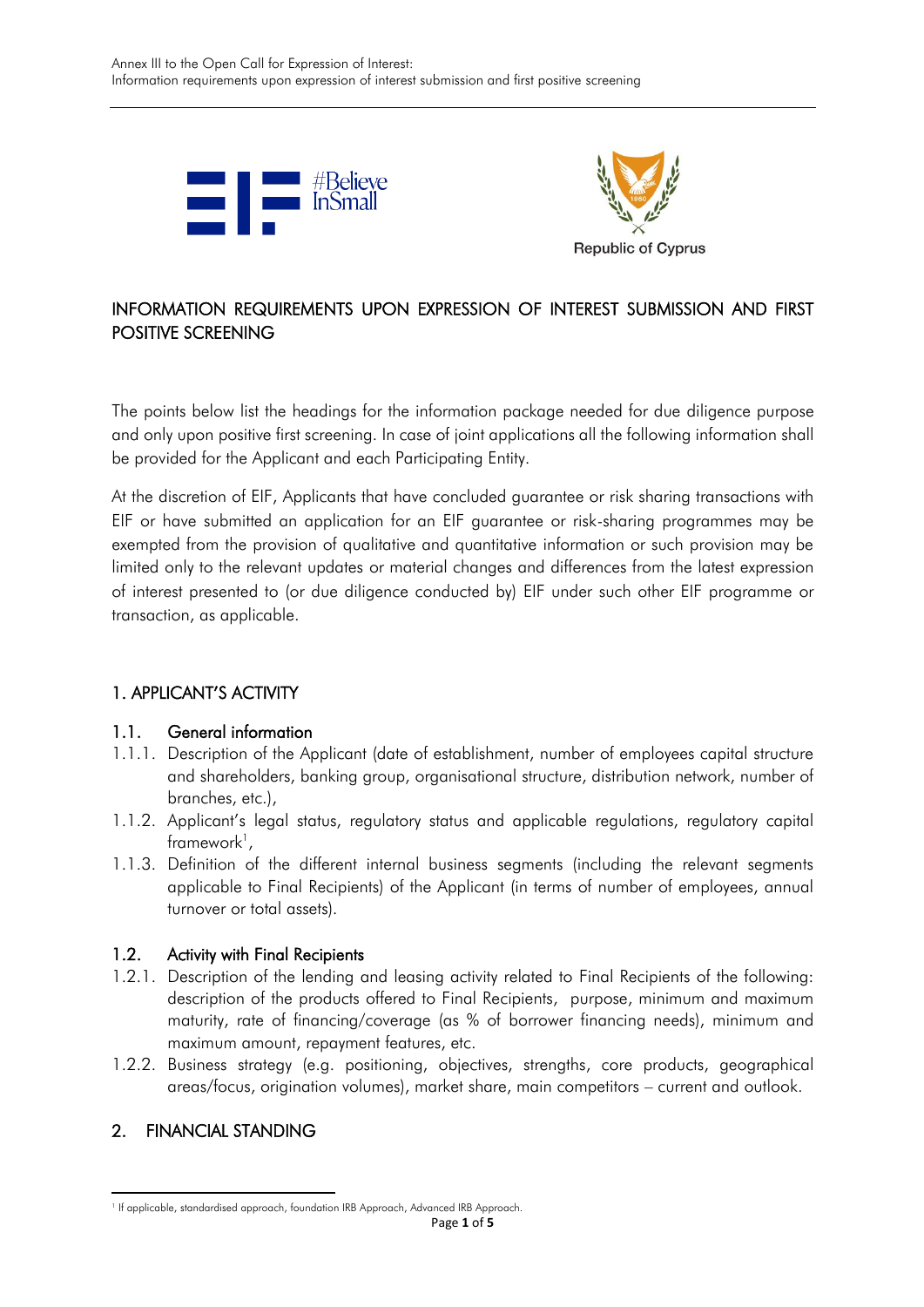2.1. Key financial figures for the last three full years available. The EIF may provide to Financial Intermediaries, on a case by case basis a template to support the compliance with data requirements under 2.1.

# 3. OPERATING PRINCIPLES (WITH RESPECT TO ACTIVITY WITH FINAL RECIPIENTS).

- 3.1. Credit policy and risk appetite: brief description of the internal procedures, guidelines, tools and systems used for the purpose of credit risk assessment.
- 3.1.1. Risk assessment procedures (default probability rating/scoring system)
- 3.1.1.1. Description of the internal rating models/scoring systems in place and their last validation (including external rating source, if applicable), and if rating models not used for credit risk assessment, description of the tools used instead
- 3.1.1.2. Description of the key inputs and their respective weight in the rating output
- 3.1.1.3. If applicable, the rating master scale with the respective minimum, maximum and median probability of default (PD) per rating class.
- 3.1.1.4. Description of the internal default definition
- 3.1.2. Collateral policy
- 3.1.2.1. Description of the collateral requirements including personal guarantees (type, valuation, haircuts, down payment and residual value for leases, etc.)
- 3.1.2.2. Description of the Loss Given Default (LGD) model and its validation (if applicable)
- 3.1.3. Description of the approval procedures (process, authorities, limits, etc.)
- 3.1.4. Description of the dunning procedure and monitoring system (monitoring of payment dates, early warning system, etc.)
- 3.1.5. Work-out / recovery procedures (steps taken, departments involved, indication whether recovery process is dealt with in-house or is outsourced, length of recovery procedures). In case of guarantors: description of the principles of sharing recoveries with Sub-Intermediaries, process and operating modalities.
- 3.2. Risk management: methods utilised for loss forecasting, provisioning and credit risk management at portfolio level.
- 3.3. Information, in the form of a questionnaire to be provided by EIF, on how Environmental, Social, Governance (''ESG'') factors form part of the applicant's business decisions (focusing on the relevant business segments covered by this Expression of Interest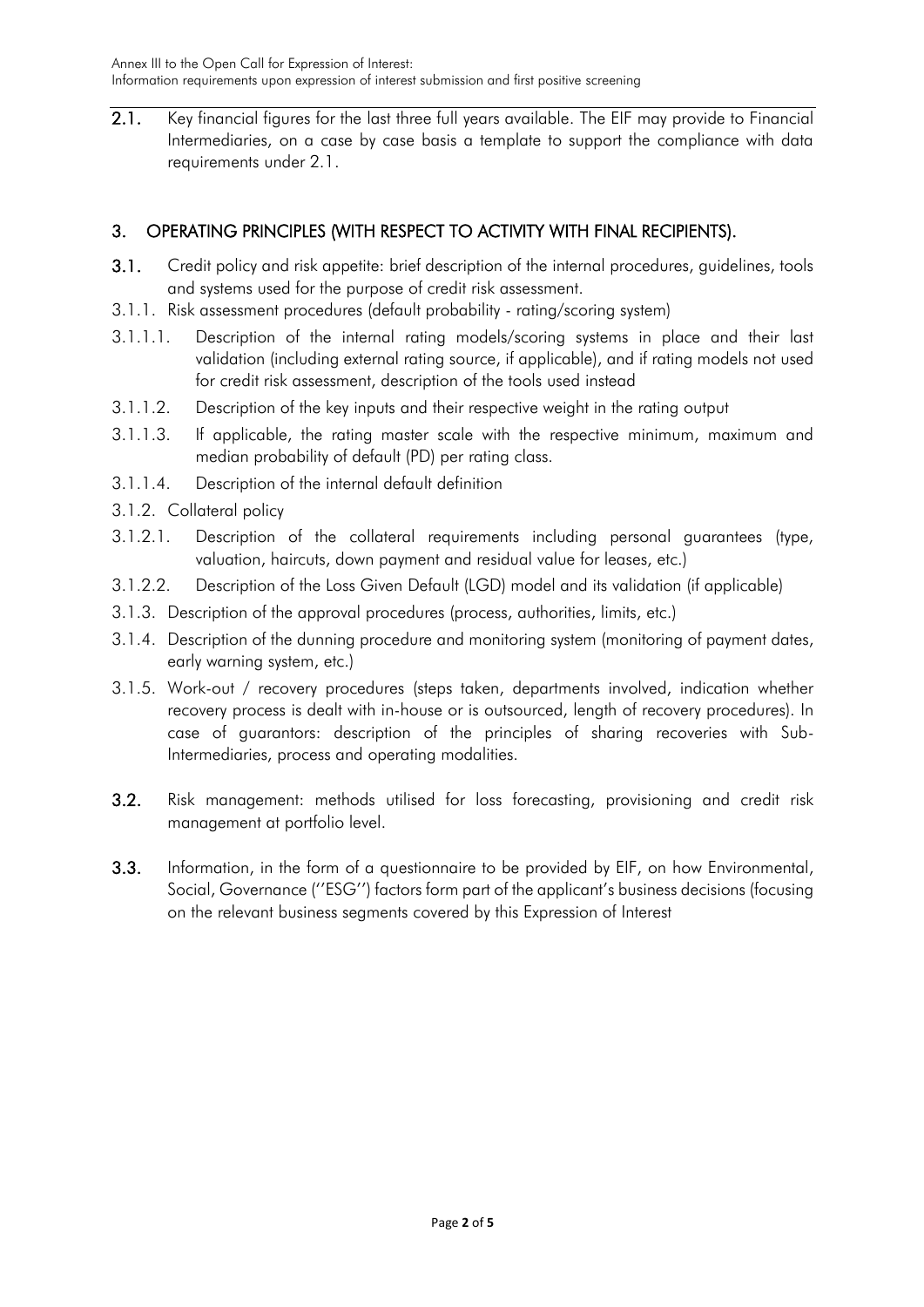### 4. SME AND MID-CAP DATA AND PERFORMANCE

All information required below (4.1.-4.3.) shall be provided specifically with respect to:

- a) SMEs and Mid-caps (to the extent the information is available, otherwise by internal segment); and
- b) a proxy portfolio of Eligible Transactions or, if such information is not available, comparable transactions (i.e. as similar as possible to Eligible Transactions).

Separately for loans and financial leases, if the Expression of Interest covers both types of Transactions.

The EIF may provide to Financial Intermediaries, on a case by case basis a template to support the compliance with data requirements under 4.1 to 4.3.

### 4.1. ORIGINATION VOLUMES

4.1.1. New business with SMEs and Mid-caps: annual number and principal volume of new Transactions granted over the past 3 years, split by:

i) rating class (e.g. internal scoring/ rating/ probability of default/expected loss) (if available)

- ii) internal segment;
- iii) industry (using NACE Rev.2 (Division Level)).
- 4.1.2. Average collateralisation level of the portfolio outstanding at the most recent available yearend or, if available, average LGD level.

#### 4.2. INTEREST RATES AND REMUNERATION

4.2.1. In respect to Financial Intermediaries applying for the Portfolio Risk Sharing Loan under CYPEF: description of interest spread components, including a) administrative costs component, b) minimum risk related margin, split by risk category of the borrower.

#### 4.3. PERFORMANCE TRACK RECORD

- 4.3.1. If rating models are used for the activity with Final Recipients, please provide (for each model in use):
	- a) the rating master scale with the respective minimum, maximum and median probability of default (PD) per rating class);
	- b) the latest back-testing information on the PD model evidencing the actual versus modelled PD and the evolution of the explanatory power of such model (e.g. Gini score) over the last 3 years;
	- c) Annual default frequencies per rating class for the last 3 years the latest back-testing information on the LGD model evidencing the actual versus modelled LGD.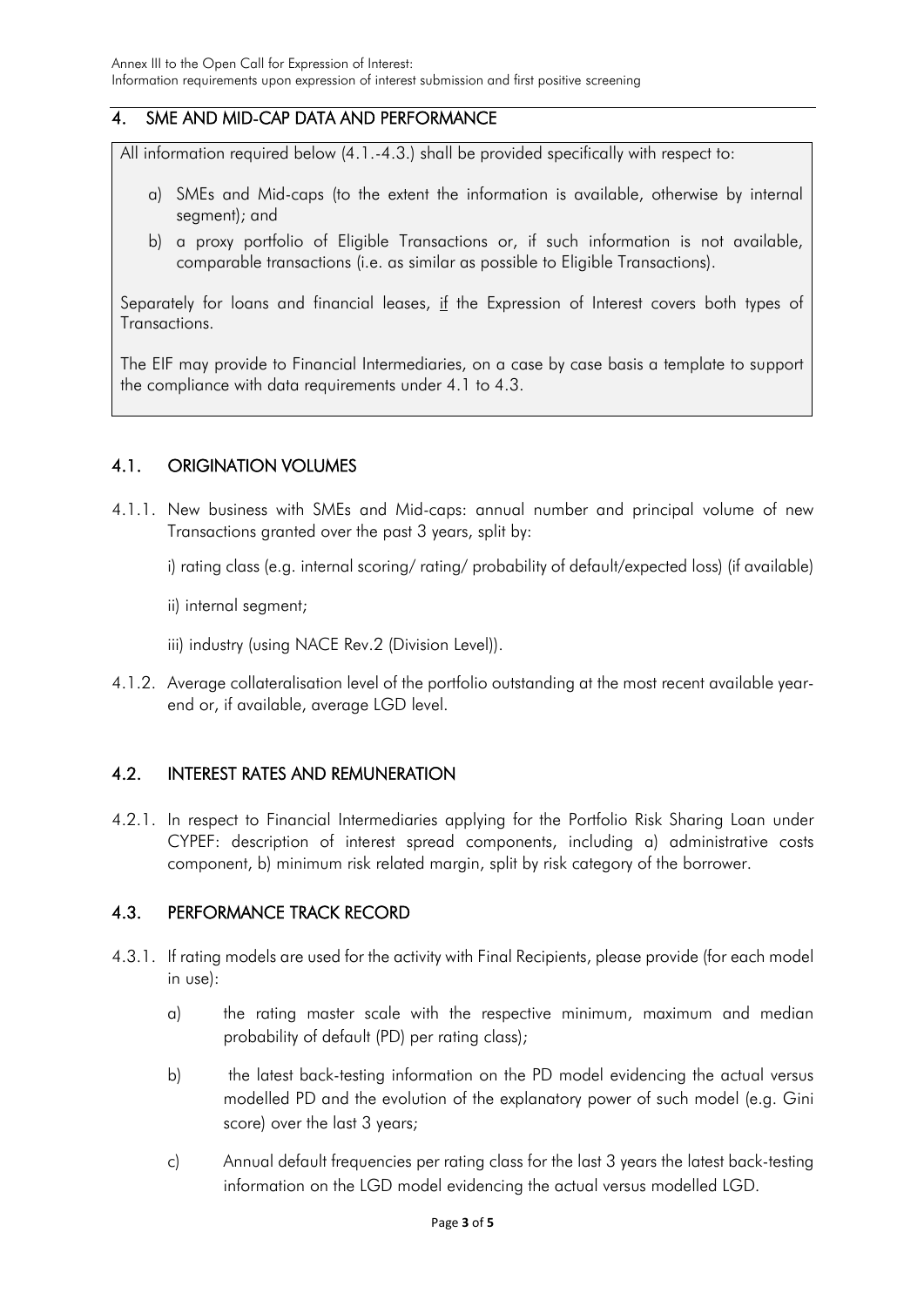- 4.3.2. If no rating model is in place, please provide for each year of origination of transactions (for the last 5 years):
	- a) Aggregate initial principal amount of Transactions granted in each year (EUR or relevant currency);
	- b) Aggregate number of Transactions granted in each year (by currency);

c) Aggregate defaulted amount for each year following origination, i.e. aggregate outstanding principal amount at the time of default for the Transactions belonging to the same vintage (i.e. granted during the same year) that defaulted in each year after their origination date.

### 5. IMPLEMENTATION MEASURES

- 5.1. Overall implementation strategy, marketing and publicity strategy, description of product types (existing or newly created), indication of the nature, type of activities and lead time expected for preparation of the rollout, envisaged procedures for origination and allocation of new Portfolio Risk Sharing Loan Transactions to the Portfolio.
- 5.2. Proposed Agreed Portfolio Volume (size of the Portfolio) to be originated during the Inclusion Period.
- 5.3. On the basis of the proposed Volume, estimated principal amounts of Portfolio Risk Sharing Loan Transactions to be originated in each quarter of the Inclusion Period, split between different types of Final Recipients.
- 5.4. The determination of the Transfer of Benefit.
- 5.5. Expected average collateralisation levels for transactions to be included in the Portfolio (separately for different types of Final Recipients), or, if available, the expected LGD level of the Transaction to be included in the Portfolio.